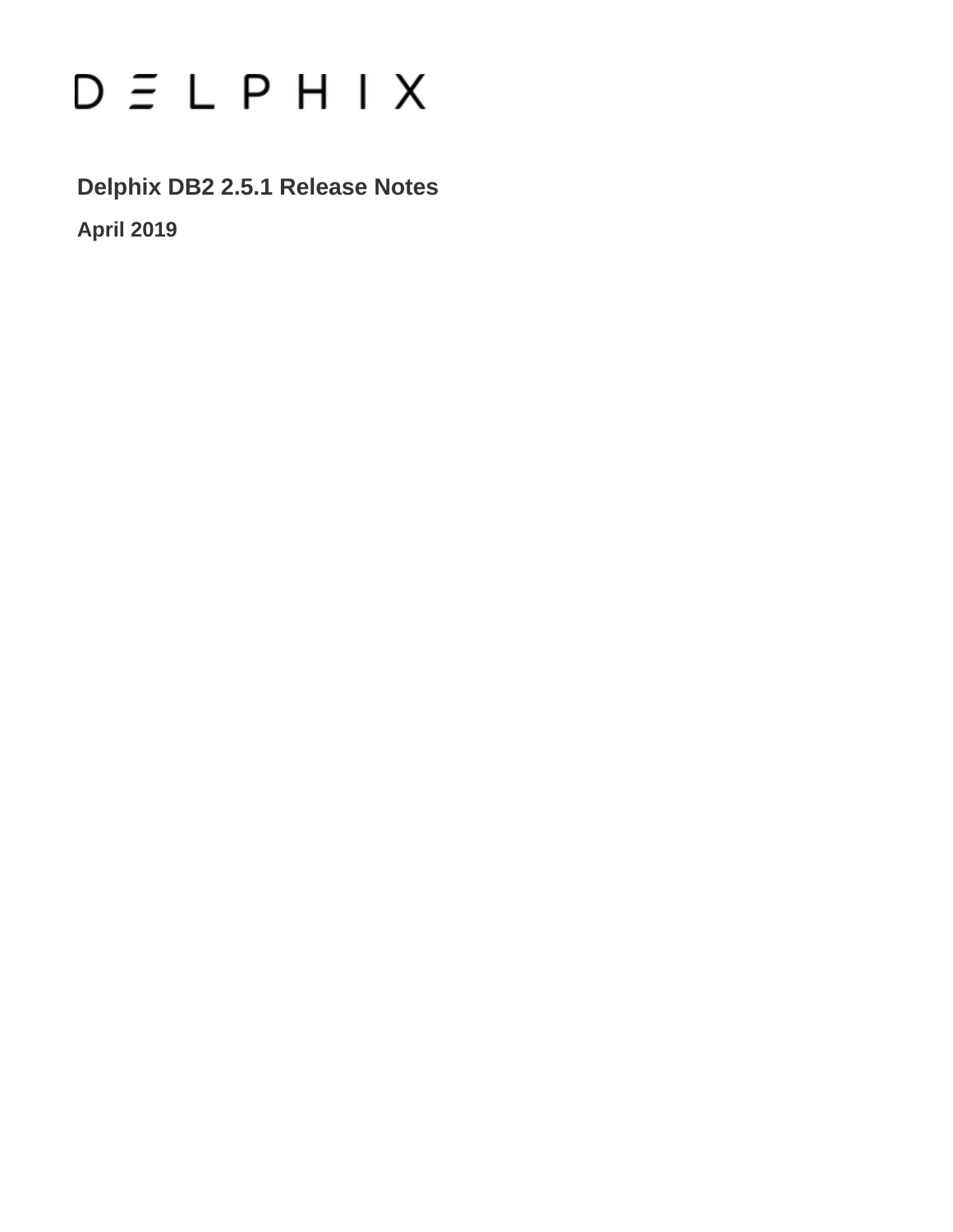Delphix DB2 2.5.1 Release Notes You can find the most up-to-date technical documentation at: [docs.delphix.com](http://docs.delphix.com) The Delphix Web site also provides the latest product updates. If you have comments about this documentation, submit your feedback to: infodev@delphix.com

#### © 2019 Delphix Corp. All rights reserved.

Delphix and the Delphix logo and design are registered trademarks or trademarks of Delphix Corp. in the United States and/or other jurisdictions. All other marks and names mentioned herein may be trademarks of their respective companies.

Delphix Corp. 1400 Seaport Blvd, Suite 200 Redwood City, CA 94063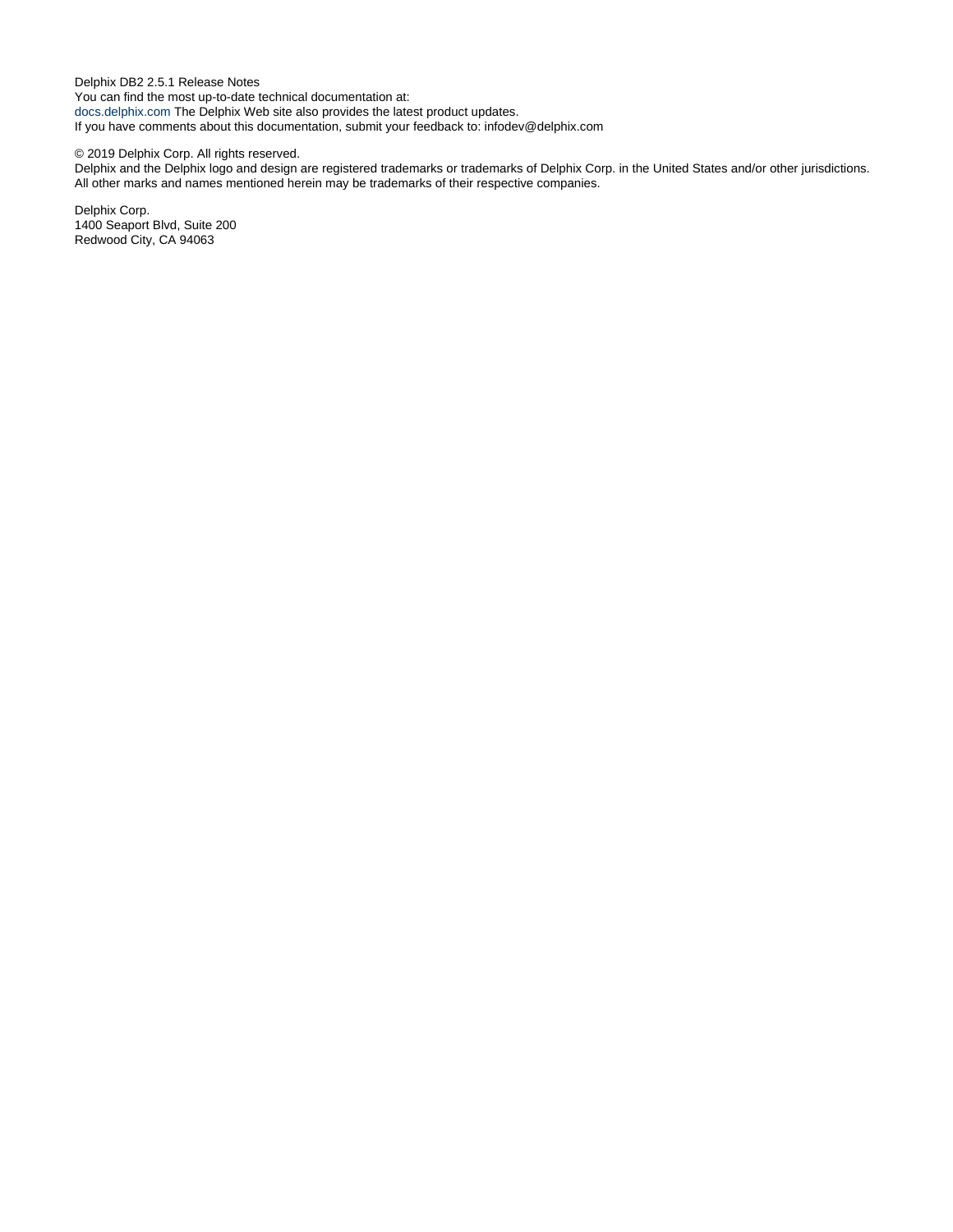# DB2 2.5.1 Release Notes

# New Features

DB2 Plugin version 2.5.1 introduces major changes that will improve customers experience and expand functionality.

**Delphix Recovery - (Recovery with Full Backups and Archived Logs)**: Previously, the only available method for Delphix to ingest a DB2 database was to recover a DB2 full backup on staging target. With this new feature, the DB2 plugin will be able to leverage the DB2 archived logs to do incremental recovery which results in a faster, streamlined recovery and ingestion process. This feature has been added to the DB2 Plugin in addition to the currently supported DB2 HADR. Finally, this new method does not require Delphix to directly connect to the DB2 production DB, adding to our Zero Production Touch vision.

# Plugin Upgrade Path

Use the table below to determine the most efficient upgrade path from your current version to the latest version of the DB2 Toolkit.

| <b>Your Version</b> | Recommended upgrade path to DB2 2.5.1         |
|---------------------|-----------------------------------------------|
| 2.0.1               | Upgrade to 2.1.0, and follow the paths below. |
| 2.1.0               | Upgrade to 2.2.1, and follow the paths below. |
| 2.2.1               | Upgrade to 2.3.0, and follow the paths below. |
| 2.3.0               | Upgrade to 2.4.0, and follow the paths below. |
| 2.4.0               | Upgrade directly to the latest version.       |
| 2.4.1               |                                               |
| 2.4.2               |                                               |

# Migration and Compatibility

#### **Supported DBMS Versions**

- DB2 Enterprise Server Edition 10.5
- DB2 Advanced Enterprise Server Edition 10.5
- DB2 Enterprise Server Edition 11.1
- DB2 Advanced Enterprise Server Edition 11.1
- DB2 Developer Edition 11.1 (on RHEL 6.7)

#### **Supported Operating Systems**

- Red Hat Enterprise Linux (RHEL)
- [Supported DB2 Fixpack with Delphix Engine](#page-3-1)
	- DB2 11.1 Fix Packs
		- [DB2 11. Fix Packs Non-HADR Linking](#page-3-3)
		- [DB2 11. Fix Packs HADR Linking](#page-3-4)
		- [DB2 11. Fix Packs Provisioning](#page-4-0)
	- [DB2 10.5 Fix Packs](#page-4-1)
		- [DB2 10.5 Fix Packs NON HADR linking](#page-4-2)
		- [DB2 10.5 Fix Packs HADR Linking](#page-4-3)
		- [DB2 10.5 Fick Packs HADR-NON HADR Provision](#page-4-4)
- [Advanced Interactive eXecutive \(AIX\)](#page-5-0)
- [Toolkit/Delphix Engine Compatibility](#page-5-1)
	- 1. ESE: Enterprise Server Edition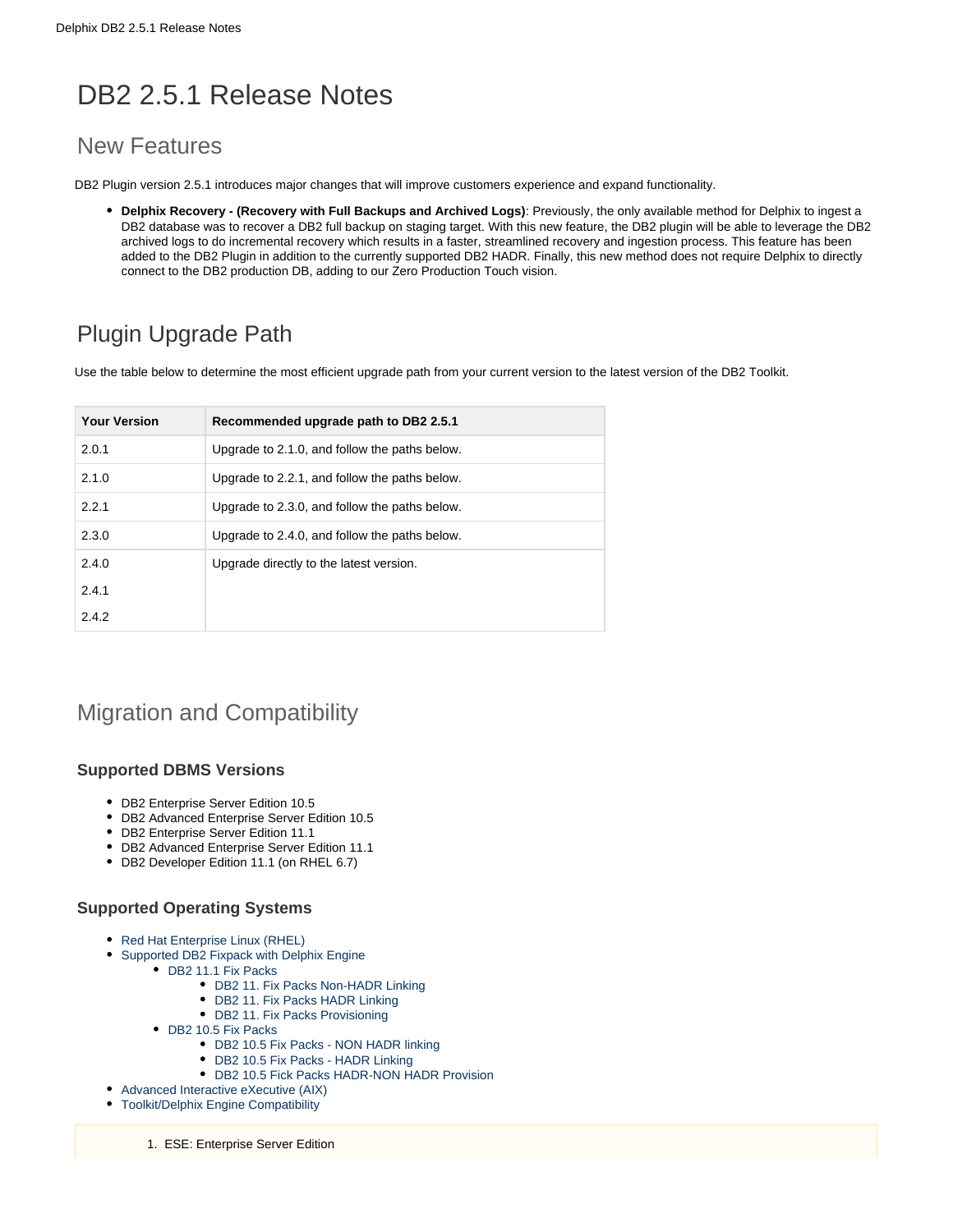- 2. AESE: Advanced Enterprise Server Edition
- 3. As of Delphix Engine 5.1.6 For the supported DB2 versions, Delphix supports the corresponding DB2 Developer edition
- where the vendor, IBM, supports it
- 4. 64-bit OS support only

## <span id="page-3-0"></span>**Red Hat Enterprise Linux (RHEL)**

| <b>Supported DBMS Version</b> | <b>ESE 10.5</b> | <b>AESE 10.5</b> | <b>ESE 11.1</b> | <b>AESE 11.1</b> |
|-------------------------------|-----------------|------------------|-----------------|------------------|
| <b>Supported OS Version</b>   |                 |                  |                 |                  |
| RHEL <sub>6.0</sub>           | Not Supported   | Not Supported    | Not Supported   | Not Supported    |
| RHEL <sub>6.1</sub>           | Not Supported   | Not Supported    | Not Supported   | Not Supported    |
| RHEL <sub>6.2</sub>           | Not Supported   | Not Supported    | Not Supported   | Not Supported    |
| RHEL <sub>6.3</sub>           | Not Supported   | Not Supported    | Not Supported   | Not Supported    |
| RHEL 6.4                      | Supported       | Supported        | Not Supported   | Not Supported    |
| RHEL <sub>6.5</sub>           | Supported       | Supported        | Not Supported   | Not Supported    |
| RHEL <sub>6.6</sub>           | Supported       | Supported        | Not Supported   | Not Supported    |
| RHEL 6.7                      | Supported       | Supported        | Supported       | Supported        |
| RHEL <sub>6.8</sub>           | Supported       | Supported        | Supported       | Supported        |
| RHEL <sub>6.9</sub>           | Supported       | Supported        | Supported       | Supported        |
| <b>RHEL 7.0</b>               | Supported       | Supported        | Supported       | Supported        |
| <b>RHEL 7.1</b>               | Supported       | Supported        | Supported       | Supported        |
| RHEL 7.2                      | Supported       | Supported        | Supported       | Supported        |
| RHEL 7.3                      | Supported       | Supported        | Supported       | Supported        |
| RHEL 7.4                      | Supported       | Supported        | Supported       | Supported        |

DB2 11.1 Developer Edition has been certified on RHEL 6.7.

# <span id="page-3-1"></span>**Supported DB2 Fixpack with Delphix Engine**

#### <span id="page-3-2"></span>**DB2 11.1 Fix Packs**

#### <span id="page-3-3"></span>**DB2 11. Fix Packs Non-HADR Linking**

| Source   |               | <b>Staging</b> |           |  |  |
|----------|---------------|----------------|-----------|--|--|
|          | 11.1.1.1      | 11.1.2.2       | 11.1.3.3  |  |  |
| 11.1.1.1 | Supported     | Supported      | Supported |  |  |
| 11.1.2.2 | Not Supported | Supported      | Supported |  |  |
| 11.1.3.3 | Not Supported | Supported      | Supported |  |  |

<span id="page-3-4"></span>**DB2 11. Fix Packs HADR Linking**

| <b>Source</b> |           | <b>Staging</b>      |          |  |  |
|---------------|-----------|---------------------|----------|--|--|
|               | 11.1.1.1  | 11.1.2.2            | 11.1.3.3 |  |  |
| 11.1.1.1      | Supported | Supported Supported |          |  |  |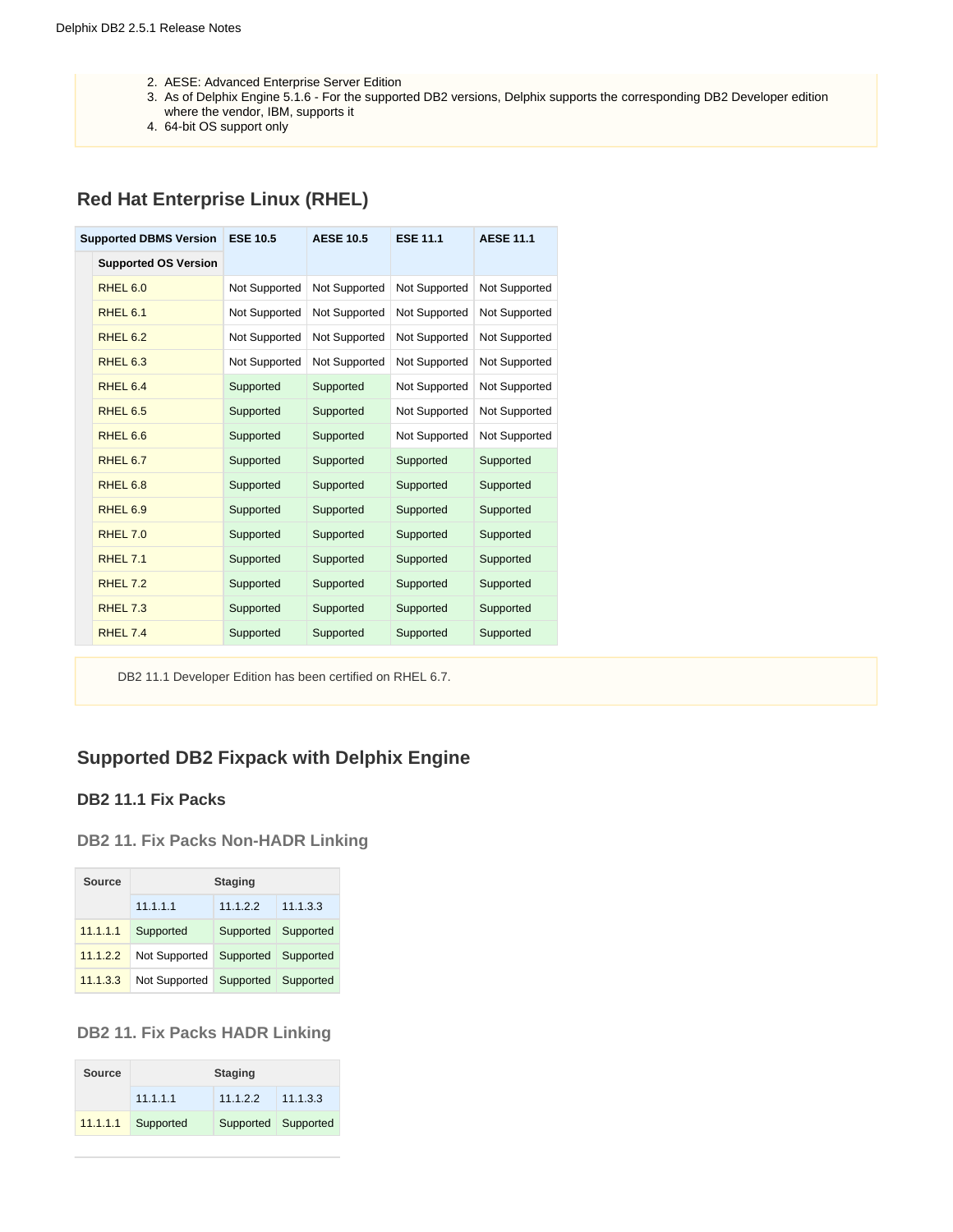| 11.1.2.2 Not Supported Supported Supported |  |
|--------------------------------------------|--|
| 11.1.3.3 Not Supported Supported Supported |  |

#### <span id="page-4-0"></span>**DB2 11. Fix Packs Provisioning**

| <b>Staging</b> | <b>Target</b> |           |           |  |  |  |  |
|----------------|---------------|-----------|-----------|--|--|--|--|
|                | 11.1.1.1      | 11122     | 11.1.3.3  |  |  |  |  |
| 11.1.1.1       | Supported     | Supported | Supported |  |  |  |  |
| 11.1.2.2       | Not Supported | Supported | Supported |  |  |  |  |
| 11.1.3.3       | Not Supported | Supported | Supported |  |  |  |  |

#### <span id="page-4-1"></span>**DB2 10.5 Fix Packs**

#### <span id="page-4-2"></span>**DB2 10.5 Fix Packs - NON HADR linking**

| Source   | <b>Staging</b> |           |           |           |           |           |           |           |           |  |  |
|----------|----------------|-----------|-----------|-----------|-----------|-----------|-----------|-----------|-----------|--|--|
|          | 10.5.0.1       | 10.5.0.2  | 10.5.0.3  | 10.5.0.4  | 10.5.0.5  | 10.5.0.6  | 10.5.0.7  | 10.5.0.8  | 10.5.0.9  |  |  |
| 10.5.0.1 | Supported      | Supported | Supported | Supported | Supported | Supported | Supported | Supported | Supported |  |  |
| 10.5.0.2 | Supported      | Supported | Supported | Supported | Supported | Supported | Supported | Supported | Supported |  |  |
| 10.5.0.3 | Supported      | Supported | Supported | Supported | Supported | Supported | Supported | Supported | Supported |  |  |
| 10.5.0.4 | Supported      | Supported | Supported | Supported | Supported | Supported | Supported | Supported | Supported |  |  |
| 10.5.0.5 | Supported      | Supported | Supported | Supported | Supported | Supported | Supported | Supported | Supported |  |  |
| 10.5.0.6 | Supported      | Supported | Supported | Supported | Supported | Supported | Supported | Supported | Supported |  |  |
| 10.5.0.7 | Supported      | Supported | Supported | Supported | Supported | Supported | Supported | Supported | Supported |  |  |
| 10.5.0.8 | Supported      | Supported | Supported | Supported | Supported | Supported | Supported | Supported | Supported |  |  |
| 10.5.0.9 | Supported      | Supported | Supported | Supported | Supported | Supported | Supported | Supported | Supported |  |  |

#### <span id="page-4-3"></span>**DB2 10.5 Fix Packs - HADR Linking**

| Source   |               |                      |                      |                      | <b>Staging</b>       |               |               |               |           |
|----------|---------------|----------------------|----------------------|----------------------|----------------------|---------------|---------------|---------------|-----------|
|          | 10.5.0.1      | 10.5.0.2             | 10.5.0.3             | 10.5.0.4             | 10.5.0.5             | 10.5.0.6      | 10.5.0.7      | 10.5.0.8      | 10.5.0.9  |
| 10.5.0.1 | Supported     | Not Supported        | Not Supported        | Not Supported        | Not Supported        | Supported     | Supported     | Supported     | Supported |
| 10.5.0.2 | Not Supported | Supported            | Not Supported        | Not Supported        | Supported            | Supported     | Supported     | Supported     | Supported |
| 10.5.0.3 | Not Supported | <b>Not Supported</b> | Supported            | Supported            | Supported            | Supported     | Supported     | Supported     | Supported |
| 10.5.0.4 | Not Supported | <b>Not Supported</b> | Not Supported        | Supported            | Not Supported        | Supported     | Supported     | Supported     | Supported |
| 10.5.0.5 | Not Supported | <b>Not Supported</b> | Not Supported        | Not Supported        | Supported            | Not Supported | Supported     | Supported     | Supported |
| 10.5.0.6 | Not Supported | Not Supported        | Not Supported        | Not Supported        | Not Supported        | Supported     | Supported     | Supported     | Supported |
| 10.5.0.7 | Not Supported | <b>Not Supported</b> | <b>Not Supported</b> | Not Supported        | Not Supported        | Not Supported | Supported     | Supported     | Supported |
| 10.5.0.8 | Not Supported | <b>Not Supported</b> | Not Supported        | <b>Not Supported</b> | <b>Not Supported</b> | Not Supported | Not Supported | Supported     | Supported |
| 10.5.0.9 | Not Supported | Not Supported        | Not Supported        | Not Supported        | Not Supported        | Not Supported | Not Supported | Not Supported | Supported |

#### <span id="page-4-4"></span>**DB2 10.5 Fick Packs HADR-NON HADR Provision**

| <b>Staging</b> |          | <b>Target</b> |                                                                                           |          |          |          |          |          |          |  |  |
|----------------|----------|---------------|-------------------------------------------------------------------------------------------|----------|----------|----------|----------|----------|----------|--|--|
|                | 10.5.0.1 | 10.5.0.2      | 10.5.0.3                                                                                  | 10.5.0.4 | 10.5.0.5 | 10.5.0.6 | 10.5.0.7 | 10.5.0.8 | 10.5.0.9 |  |  |
| 10.5.0.1       |          |               | Supported Supported Supported Supported Supported Supported Supported Supported Supported |          |          |          |          |          |          |  |  |
| 10.5.0.2       |          |               | Supported Supported Supported Supported Supported Supported Supported Supported Supported |          |          |          |          |          |          |  |  |
| 10.5.0.3       |          |               | Supported Supported Supported Supported Supported Supported Supported Supported Supported |          |          |          |          |          |          |  |  |
| 10.5.0.4       |          |               | Supported Supported Supported Supported Supported Supported Supported Supported Supported |          |          |          |          |          |          |  |  |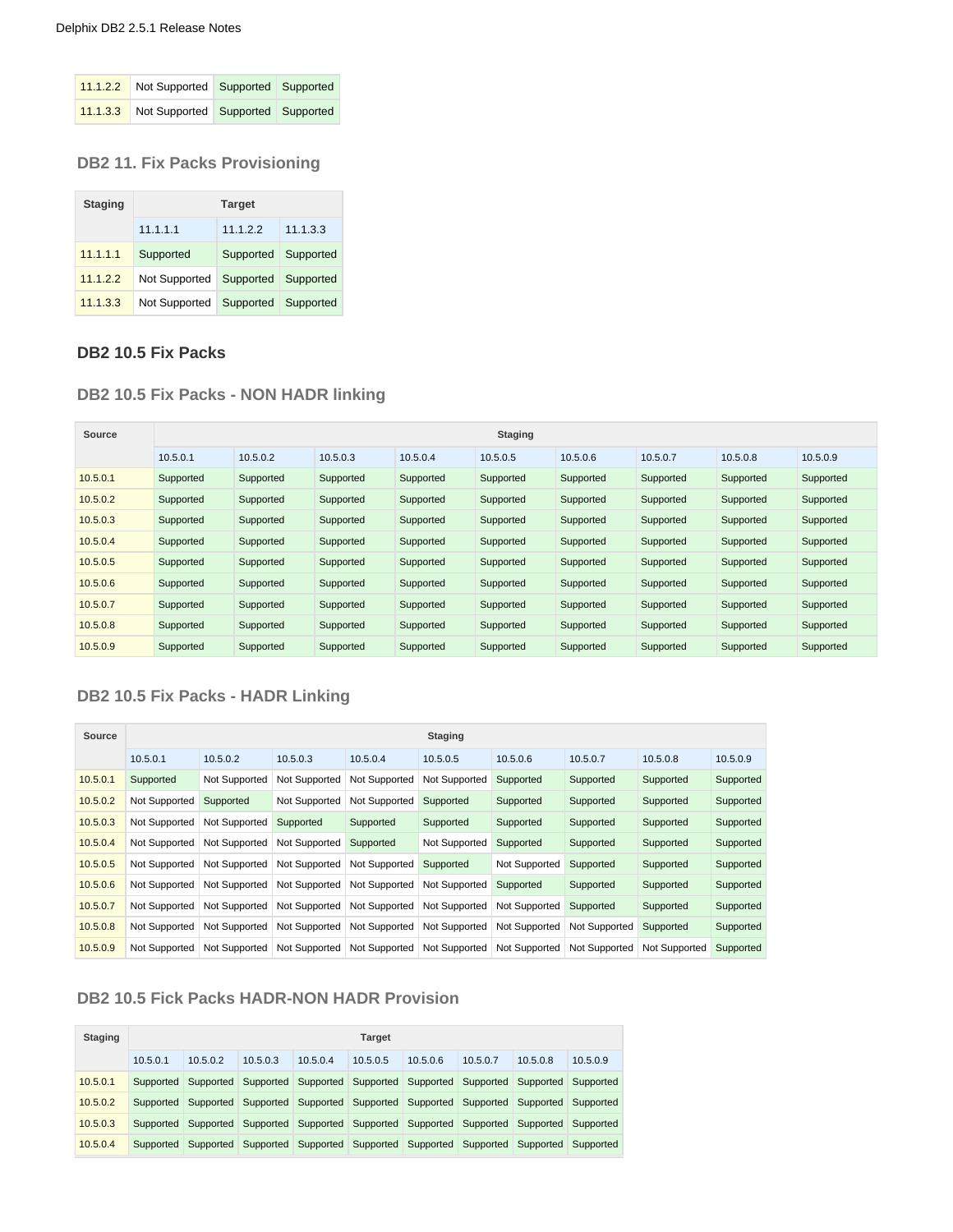| 10.5.0.5 |  |  | Supported Supported Supported Supported Supported Supported Supported Supported Supported |  |  |
|----------|--|--|-------------------------------------------------------------------------------------------|--|--|
| 10.5.0.6 |  |  | Supported Supported Supported Supported Supported Supported Supported Supported Supported |  |  |
| 10.5.0.7 |  |  | Supported Supported Supported Supported Supported Supported Supported Supported Supported |  |  |
| 10.5.0.8 |  |  | Supported Supported Supported Supported Supported Supported Supported Supported Supported |  |  |
| 10.5.0.9 |  |  | Supported Supported Supported Supported Supported Supported Supported Supported Supported |  |  |

#### <span id="page-5-0"></span>**Advanced Interactive eXecutive (AIX)**

|  |                               | <b>ESE 10.5</b> | <b>AESE 10.5</b> | <b>ESE 11.1</b> | <b>AESE 11.1</b> |
|--|-------------------------------|-----------------|------------------|-----------------|------------------|
|  | <b>Supported DBMS Version</b> |                 |                  |                 |                  |
|  | <b>Supported OS Version</b>   |                 |                  |                 |                  |
|  | AIX 6.1                       | Not Supported   | Not Supported    | N/A             | N/A              |
|  | <b>AIX 7.1</b>                | Supported       | Supported        | Supported       | Supported        |
|  | <b>AIX 7.2</b>                | Supported       | Supported        | Supported       | Supported        |

### <span id="page-5-1"></span>**Toolkit/Delphix Engine Compatibility**

Toolkits should be installed on compatible Delphix Engines per the table below:

| <b>Delphix</b><br>Engine | DB2 2.0.1 | DB2 2.1.0 | DB2 2.2.1 | DB2 2.3.0 | DB2 2.4.0 | DB2 2.4.1 | DB2 2.4.2 | DB2 2.5.1 |
|--------------------------|-----------|-----------|-----------|-----------|-----------|-----------|-----------|-----------|
| 5.1.x                    | <b>No</b> | No        | No        | <b>No</b> | <b>No</b> | <b>No</b> | <b>No</b> | <b>No</b> |
| 5.2.2.x                  | Yes       | No        | No        | No        | <b>No</b> | <b>No</b> | <b>No</b> | <b>No</b> |
| 5.2.3.x                  | <b>No</b> | Yes       | Yes       | Yes       | <b>No</b> | <b>No</b> | <b>No</b> | <b>No</b> |
| 5.2.4.x                  | No        | Yes       | Yes       | Yes       | No        | <b>No</b> | <b>No</b> | <b>No</b> |
| 5.2.5.x                  | No        | Yes       | Yes       | Yes       | No        | <b>No</b> | <b>No</b> | <b>No</b> |
| 5.2.6.x                  | No        | Yes       | Yes       | Yes       | <b>No</b> | No        | <b>No</b> | <b>No</b> |
| 5.3.0.x                  | No        | Yes       | Yes       | Yes       | Yes       | Yes       | Yes       | Yes       |
| 5.3.1.x                  | No        | Yes       | Yes       | Yes       | Yes       | Yes       | Yes       | Yes       |
| 5.3.2.x                  | No        | Yes       | Yes       | Yes       | Yes       | Yes       | Yes       | Yes       |
| 5.3.3.x                  | No        | Yes       | Yes       | Yes       | Yes       | Yes       | Yes       | Yes       |

#### **Unsupported DB2 Features**

- DB2 9.7 and below
- DB2 Database Partitioning Feature (DPF)
- DB2 pureScale
- Ingestion to DMS Raw Devices
- V2P

# Fixed Issues

DB2 version 2.5.1 contains the following bug fixes:

| Kev     | <b>Summary</b>                                                                                         | <b>Notes</b> |
|---------|--------------------------------------------------------------------------------------------------------|--------------|
| DB2-427 | The database will be put in state not allowing user connections during Self-service branch activation. |              |